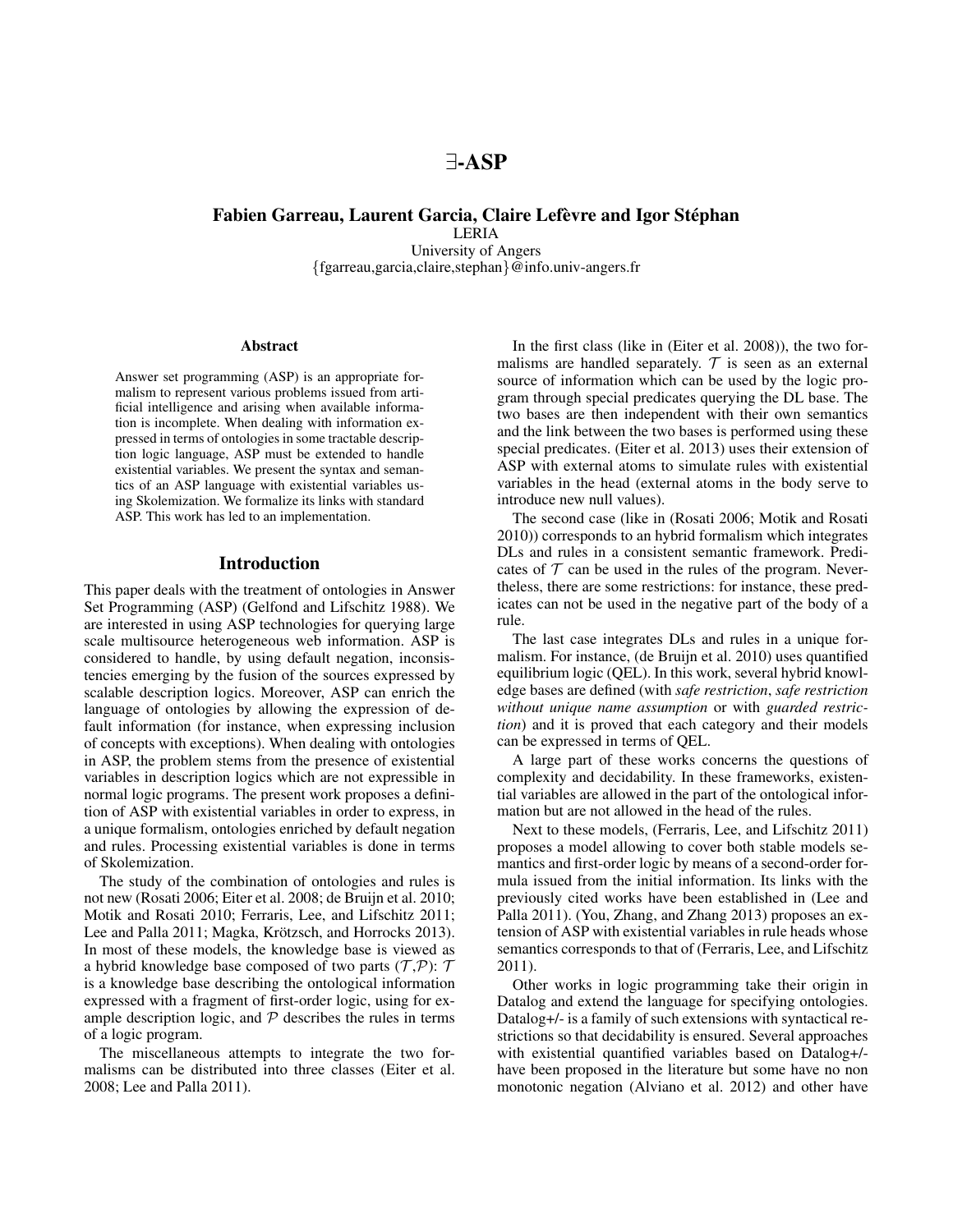only stratified negation (Cali et al. 2010). Nevertheless, one important and interesting point of these works is that they focus on queries which is an important issue when dealing with ontologies.

In (Magka, Krötzsch, and Horrocks 2013), the knowledge base is a single one allowing existential variables and default negation in the same rule. This work studies some conditions of acyclicity and stratification that must be verified by the base ensuring the existence of a unique finite stable model. The work is both theoretical and practical but it is concerned with a limited extension of ASP.

As far as we know, the only works leading to an implementation are those of (Ianni et al. 2005; Eiter et al. 2005), based on (Eiter et al. 2008), and of (Magka, Krötzsch, and Horrocks 2013) which has been applied to information about biochemistry.

The aim of our present work is to describe knowledge in a single framework which can lead to useful implementation. We focus on ASP because it is a powerful framework for knowledge representation and provides efficient solvers. The work consists in enriching the ASP framework to take into account existential variables. It can be seen as the other side of the work consisting in introducing nonmonotonicity in existential rules (Baget et al. 2014b; 2014a).

Next section gives the preliminary notions and definitions useful for the paper. Then, we define programs expressed in ∃-ASP, an extension of ASP allowing existential variables, and answer sets on this kind of programs. Last, we give the links between ∃-ASP and standard ASP with a method to translate a program expressed in ∃-ASP into a program expressed in (standard) ASP and proofs about the transformation.

### Preliminaries

In this section, we give the formal definitions of the language and some notions useful in the following of the paper.

The set V denotes the infinite countable set of *variables*. A *language* L is defined as a triplet  $(CS, FS, PS)$  which denotes respectively the set of *constant symbols*, the set of *function symbols* and the set of *predicate symbols* of the language. It is assumed that the sets  $V$ ,  $CS$ ,  $\overline{FS}$  and  $\overline{PS}$  of any language are disjoint. Function ar denotes the arity function from  $\overline{FS}$  to  $\mathbb{N}^*$  and from  $\overline{PS}$  to  $\mathbb N$  which associates to each function or predicate symbol its arity.

The set  $T(\mathcal{L})$  denotes the set of *terms* of a language  $\mathcal{L} =$  $(CS, FS, PS)$  defined by induction as follows:

- if  $v \in \mathcal{V}$  then  $v \in \mathbf{T}(\mathcal{L}),$
- if  $c \in \mathcal{CS}$  then  $c \in \mathbf{T}(\mathcal{L}),$
- if  $f \in \mathcal{FS}$  with  $ar(f) = n > 0$  and  $t_1, \ldots, t_n \in \mathbf{T}(\mathcal{L})$ then  $f(t_1, \ldots, t_n) \in \mathbf{T}(\mathcal{L})$ .

The set  $\mathbf{GT}(\mathcal{L})$  denotes the set of *ground terms* of a language  $\mathcal{L} = (\mathcal{C}\mathcal{S}, \mathcal{FS}, \mathcal{PS})$  defined by induction as follows:

- if  $c \in \mathcal{CS}$  then  $c \in \mathbf{GT}(\mathcal{L}),$
- if  $f \in \mathcal{FS}$  with  $ar(f) = n > 0$  and  $t_1, \ldots, t_n \in \mathbf{GT}(\mathcal{L})$ then  $f(t_1, \ldots, t_n) \in \mathbf{GT}(\mathcal{L}).$

The set  $A(\mathcal{L})$  denotes the set of *atoms* of a language  $\mathcal{L} =$  $(CS, FS, PS)$  defined as follows:

- if  $a \in \mathcal{PS}$  with  $ar(a) = 0$  then  $a \in \mathbf{A}(\mathcal{L}),$
- if  $p \in \mathcal{PS}$  with  $ar(p) = n > 0$  and  $t_1, \ldots, t_n \in \mathbf{T}(\mathcal{L})$ then  $p(t_1, \ldots, t_n) \in \mathbf{A}(\mathcal{L})$ .

The set  $GA(\mathcal{L})$  denotes the set of *ground atoms* of a language  $\mathcal{L} = (\mathcal{C}\mathcal{S}, \mathcal{F}\mathcal{S}, \mathcal{P}\mathcal{S})$  defined as follows:

- if  $a \in PS$  with  $ar(a) = 0$  then  $a \in \text{GA}(\mathcal{L}),$
- if  $p \in \mathcal{PS}$  with  $ar(p) = n > 0$  and  $t_1, \ldots, t_n \in \mathbf{GT}(\mathcal{L})$ then  $p(t_1, \ldots, t_n) \in \mathbf{GA}(\mathcal{L}).$

A *substitution* over a language  $\mathcal L$  is a mapping from the set of variables to the set of the terms  $\mathbf{T}(\mathcal{L})$ . Let t be a term (resp. a an atom) and  $\sigma$  a substitution,  $\sigma(t)$  (resp.  $\sigma(a)$ ) is an *instance* of t (resp. a).

A *ground substitution* over a language  $\mathcal L$  is a mapping from the set of variables to the set of the ground terms  $\mathbf{GT}(\mathcal{L})$ . Let t be a term (resp. a an atom) and  $\sigma$  a ground substitution,  $\sigma(t)$  (resp.  $\sigma(a)$ ) is a *ground instance* of t (resp. a).

A *partial ground substitution* for a set of variables V over a language  $\mathcal L$  is a mapping from V to the set of ground terms  $\mathbf{GT}(\mathcal{L})$ . Let t be a term (resp. a an atom) and  $\sigma$  a partial ground substitution for a set of variables  $V, \sigma(t)$  (resp.  $\sigma(a)$ ) is a *partial ground instance* of t (resp. a) w.r.t. the set of variables V.

## Syntax and semantics of ∃-ASP

In this section, we define a variant of ASP allowing the use of existentially quantified variables (called *existential variables* in the sequel). The rules proposed here extend classical safe rules (without disjunction) of the form:

$$
H \leftarrow B_1, \ldots, B_m, not N_1, \ldots, not N_s.
$$

where  $H, B_1, \ldots, B_m, N_1, \ldots, N_s$  are atoms. Safety imposes that all variables that appear in a rule also appear in the positive part of its body. In such a rule, all variables are interpreted as universally quantified. In the sequel, universally quantified variables will be called *universal variables*.

These classical rules are extended in two ways. First, the head of the rule, atom  $H$ , is replaced by a conjunction of atoms and each negated atom  $N_i$  is also replaced by a conjunction of atoms. These conjunctions allow multiple atoms to refer to the same existential variable. Second, the safety condition is relaxed by allowing these new conjunctions of atoms to contain variables that do not appear in the positive part of the rule. These variables are interpreted as existential ones.

For example, in the rule  $(p(X, Y) \leftarrow$  $q(X)$ , not  $r(\hat{X}, Z)$ .), variable X is interpreted as universal, and Y and Z are interpreted as existential. The rule can be read as: "for all X, if  $q(X)$  is true and there does not exist Z such that  $r(X, Z)$  is true, then one can conclude that there exists Y such that  $p(X, Y)$  is true".

Definition 1 (∃-rule and ∃-program) *An* ∃*-program* P *of language*  $\mathcal{L} = (\mathcal{C}\mathcal{S}, \mathcal{F}\mathcal{S}, \mathcal{P}\mathcal{S})$  *is a set of*  $\exists$ -rules r *defined as follows*  $(m, s \geq 0, n, u_1, \ldots, u_s \geq 1)$ *:* 

$$
H_1, ..., H_n \leftarrow
$$
  
\n $B_1, ..., B_m, not (N_1^1, ..., N_{u_1}^1), ..., not (N_1^s, ..., N_{u_s}^s).$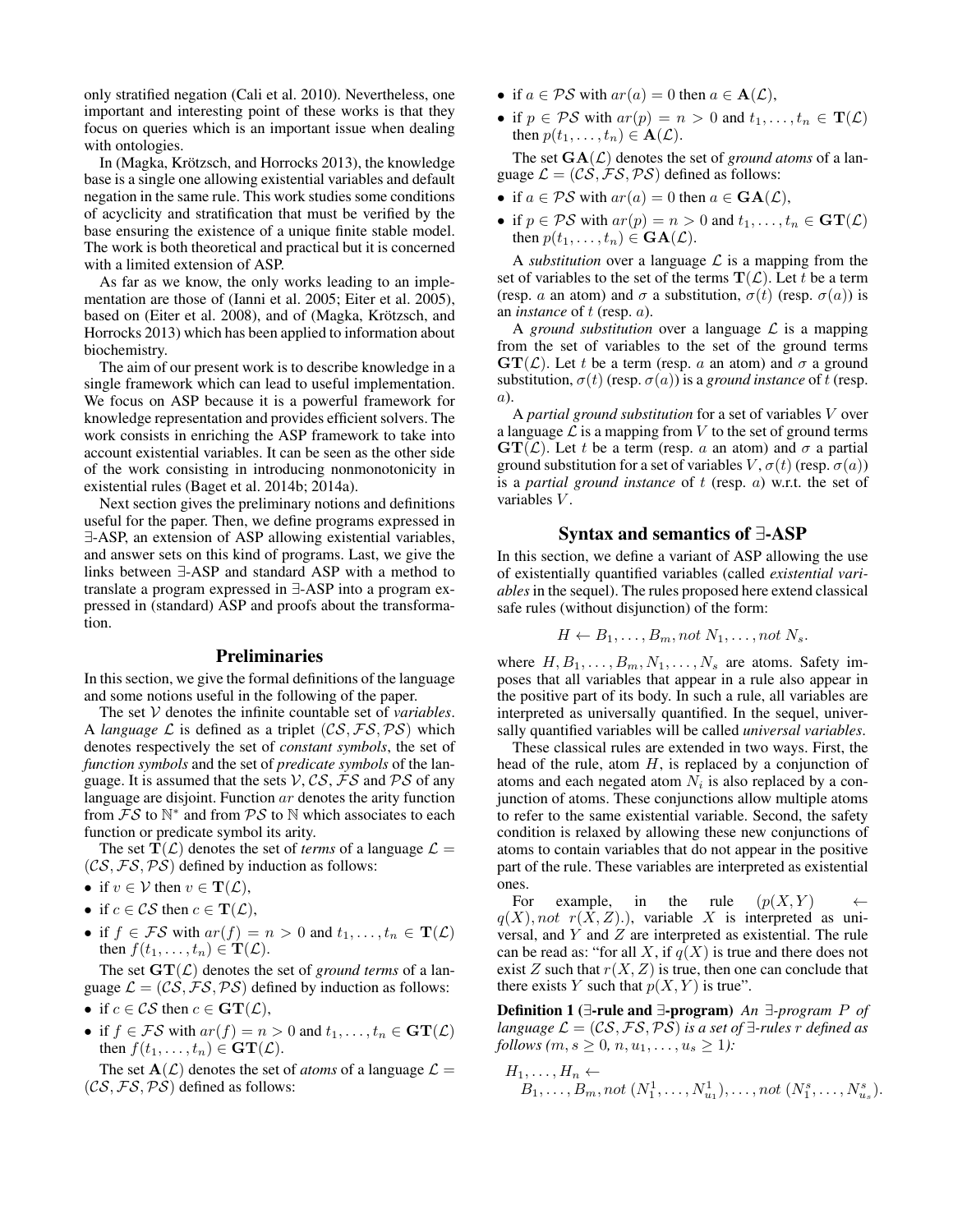*with*  $H_1, \ldots, H_n, B_1, \ldots, B_m, N_1^1, \ldots, N_{u_1}^1, \ldots, N_1^s, \ldots,$  $N_{u_s}^s \in \mathbf{A}(\mathcal{L}).$ 

*We use the following notations:*

- $head(r) = \{H_1, \ldots, H_n\}.$
- $body^+(r) = \{B_1, \ldots, B_m\}.$
- $body^-(r) = \{\{N_1^1, \ldots, N_{u_1}^1\}, \ldots, \{N_1^s, \ldots, N_{u_s}^s\}\}.$
- $V(r)$  *the variables,*
- $\mathcal{V}_{H\exists}(r)$  *the variables which are in*  $H_1, \ldots, H_n$  *but which are not in*  $B_1, \ldots, B_m$  *(i.e. existential variables of the head of* r*),*
- $\bullet \; \mathcal{V}_{\exists}(r)(N_1^i, \ldots, N_{u_i}^i)$  variables which are in  $N_1^i, \ldots, N_{u_i}^i$  but not in  $B_1, \ldots, B_m$ ,  $1 \leq i \leq s$  *(i.e. existential variables of*  $N_1^i, \ldots, N_{u_i}^i$ .
- $\mathcal{V}_{N\exists}(r) = \bigcup_{1 \leq i \leq s} \mathcal{V}_{\exists}(r)(N_1^i, \ldots, N_{u_i}^i)$
- $\overline{\mathcal{V}_{N\exists}}(r) = \mathcal{V}(r) \setminus \mathcal{V}_{N\exists}(r)$ ,
- $\mathcal{V}_{\exists}(r) = \mathcal{V}_{H\exists}(r) \bigcup \mathcal{V}_{N\exists}(r)$
- $\mathcal{V}_{H\forall}(r)$  *the variables which are at least in*  $H_1, \ldots, H_n$ and in  $B_1, \ldots, B_m$  *(i.e. universal variables of the head of* r*, the frontier variables).*
- $\mathcal{V}_{\forall}(r)(N_1^i, \ldots, N_{u_i}^i)$  the variables which are at least in  $N_1^i, \ldots, N_{u_i}^i$  and in  $B_1, \ldots, B_m$  *(i.e. universal variables of*  $N_1^i, ..., N_{u_i}^i$ .

*Moreover, the sets*  $\mathcal{V}_{\exists}(r)(N_1^i, \ldots, N_{u_i}^i)$  *for every*  $1 \leq i \leq s$ *must be disjoint and the sets*  $V_{H\exists}(r)$  *and*  $V_{N\exists}(r)$  *must also be disjoint. (If a variable appears in several of the*  $N_1^i, \ldots, N_{u_i}^i$  or if it appears in  $H_1, \ldots, H_n$  and in one of the  $N_1^i, \ldots, N_{u_i}^i, \, 1 \leq i \leq s$ , then it must appear in  $B_1, \ldots, B_m$ *and it is a universal variable.)*

*For all rules* r *of a program*  $P$ ,  $V_{\exists}(r)$  *must be disjoint (i.e. all the names of the existential variables of the program are different).*

*A rule* r *is a* definite rule *if* body<sup>−</sup>(r) = ∅ *and a program is a* definite program *if all the rules are definite.*

Let us note that in such a rule  $r$ , several atoms are allowed in  $head(r)$  and in each set of  $body^-(r)$ . In this case, a list of atoms must be seen as the conjunction of each atom of the list.

Concerning the variables involved in the rule, they can be quantified universally or existentially. The quantifiers are not explicitly expressed in the rule but they depend on the position in the rule: the variables appearing in  $body^+(r)$  are universally quantified while the ones not appearing in  $body^+(r)$ are existentially quantified. Let us note that the existential variables, in the head or in each negative part of the body, are locally quantified.

**Example 1** Let  $P_U$  be an  $\exists$ -program of language  $\mathcal{L}_U$  =  $({a}, \emptyset, \{p, phdS, d, l, gC\})$  *with*  $ar(p) = ar(d) = ar(l)$ 1 *and*  $ar(phdS) = ar(gC) = 2$ *. p stands for person, phdS for phDStudent,* d *for director,* l *for lecturer and* gC *for givesCourses.*

$$
P_U = \{ \n\begin{aligned}\nr_0: p(a), \\
r_1: l(a), \\
r_2: phdS(X, D), d(D) \leftarrow \\
p(X), not(l(X), gC(X, Y)).\n\end{aligned}\n\}
$$

The rule  $r_2$  means that for a person  $X$  there exists a direc*tor D and X is a phD student of D, unless X is a lecturer and it exists a course given by X.*

We have 
$$
V_{H\forall}(r) = \{X\}
$$
,  $V_{H\exists}(r) = \{D\}$ ,  
\n $V_{\exists}(r)(l(X), gC(X, Y)) = \{Y\}$ ,  $V_{N\exists}(r) = \{X, D\}$ .

For each program P, we consider that its language  $\mathcal{L}_P$  =  $(CS, FS, PS)$  consists of exactly the constant symbols, function symbols and predicate symbols appearing in P.

Proposition 1 *Any (first-order classical) ASP program is an* ∃*-program.*

Proof 1 *This is a direct consequence of Definition 1.*

The semantics of ∃-programs uses Skolemization of existential variables appearing in the heads of the rules. We now define this Skolemization.

Definition 2 (Skolem symbols) *Let* r *be an* ∃*-rule,* n *the cardinality of*  $\mathcal{V}_{H\forall}(r)$  *and*  $Y \in \mathcal{V}_{H\exists}(r)$  *an existential vari* $a$ ble of  $r$  then  $sk_Y^n$  is a Skolem function symbol of arity  $n$  (if  $n = 0$  *then*  $sk<sub>Y</sub>$  *is a Skolem constant symbol*).

**Example 2 (Example 1 continued)** Symbol  $sk_D^1$  is a *Skolem function symbol of arity 1 for the existential variable*  $D$  *of the head of the rule*  $r_2$ *.* 

Definition 3 (Skolem Program) *Let* P *be an* ∃*-program of language*  $\mathcal{L}_P$ *.* 

Let *s* be an ordered sequence of the variables  $V_{H\forall}(r)$  of *an* ∃*-rule* r *of* P*. sk(r) denotes a* Skolem rule *obtained from r* as follows: every existential variable  $v \in V_{H}(\mathcal{F})$  is sub*stituted by the term*  $sk_v^n(s)$  *with*  $sk_v^n$  *the Skolem function (constant) symbol associated to v and*  $n = ar(sk_v^n)$  *the size of* s (zero if  $V_{H\forall}(r) = \emptyset$ ). The Skolem program sk(P) of an  $\exists$ -program *P* is defined by  $sk(P) = \{sk(r)|r \in P\}.$ 

**Example 3 (Example 1 continued)** *The Skolem rule of*  $r_2$ *is the rule:*

 $sk(r_2) = (ph dS(X, sk_D^1(X)), d(sk_D^1(X)) \leftarrow$  $p(X), not(\overline{l(X)},\overline{gC(X,Y)}).$ *Hence*  $sk(P_U) = \{r_0, r_1, sk(r_2)\}$  *and*  $\mathcal{L}_{sk(P_U)} =$  $({a}, {sk_D^1}, {p, phdS, d, l, gC}).$ 

Skolem rules are still not safe: existential variables remain in the negative bodies. The grounding of such a rule is a partial grounding restricted to the universal variables of the rule, the existential ones remaining not ground. Indeed, a non-ground rule  $(p(X) \leftarrow q(X)$ , not  $r(X, Z)$ . could be fired for some constant a if  $q(a)$  is true and, for all  $z, r(a, z)$  is not true. Suppose two constants a and b. Then  $(p(a) \leftarrow q(a), not \ r(a, a).)$  and  $(p(a) \leftarrow q(a), not \ r(a, b).)$ are not equivalent to the non-ground rule for  $X = a$  because the first instance could be fired if  $r(a, b)$  is true (but not  $r(a, a)$ ) and the second could be fired if  $r(a, a)$  is true (but not  $r(a, b)$ ). Yet neither  $r(a, b)$  nor  $r(a, a)$  should be true for the initial rule to be fired. We thus define a partial grounding, only concerning universal variables. For instance, a partial ground instance of the above non-ground rule would be:  $(p(a) \leftarrow q(a), not \ r(a, Z).).$ 

Definition 4 (Partial Ground Program) *Set* PG(r) *for a rule* r *of an*  $\exists$ -program P *of language*  $\mathcal{L}_P$  *denotes the set*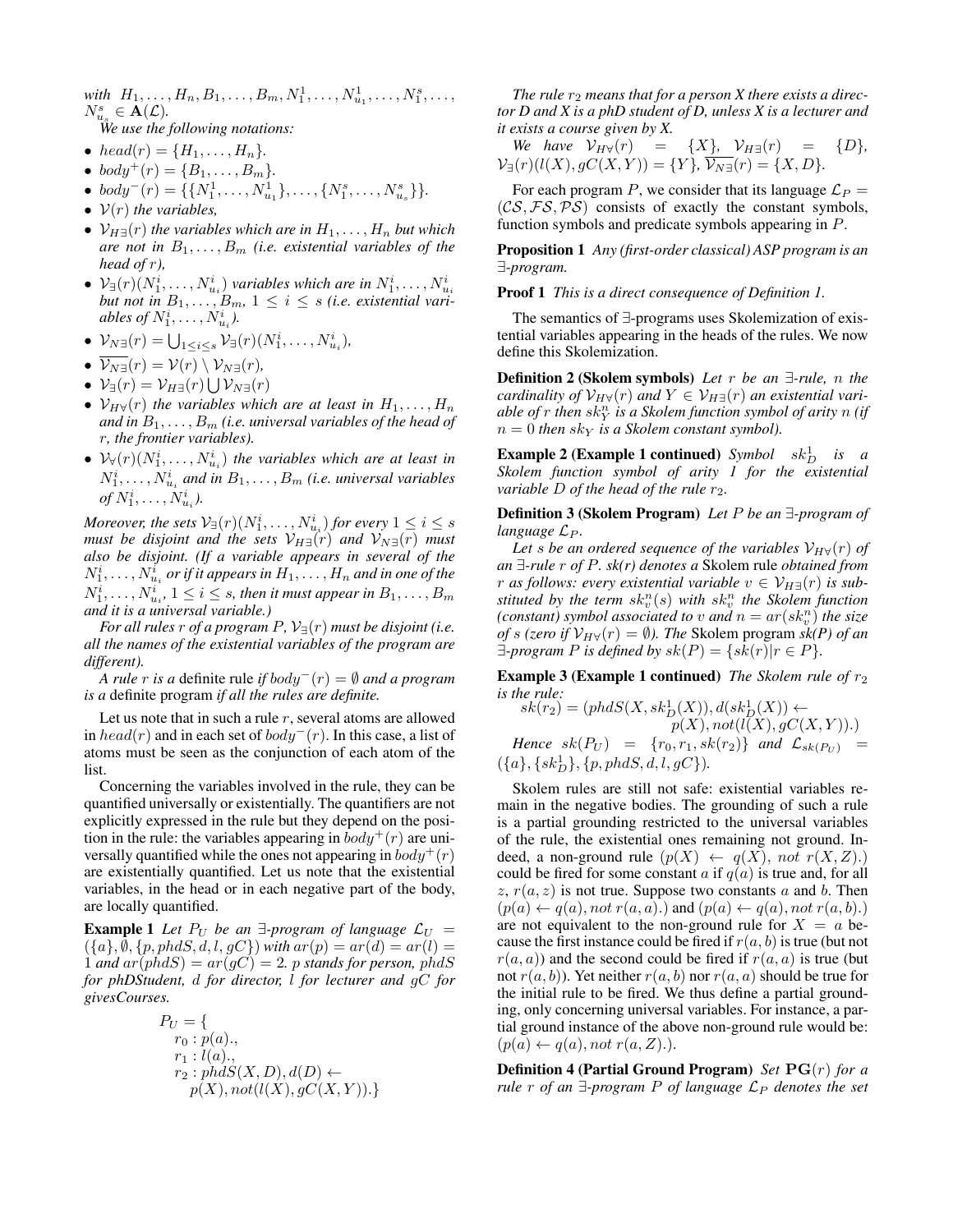*of all partial ground instances of*  $r$  *over the language*  $\mathcal{L}_P$ *for*  $\overline{V_{N}}$ <sup> $\exists$ </sup>(*r*)*. The partial ground program*  $\mathbf{PG}(P)$  *of an*  $\exists$ *program*  $P$  *is defined by*  $\mathbf{PG}(P) = \bigcup_{r \in P} \mathbf{PG}(r)$ *.* 

Example 4 (Example 1 continued) *The language of the Skolem program*  $sk(P_U)$  *contains only one constant, a, and*  $\omega$ *only one function symbol,*  $sk_D^1$ *. The set of ground terms is infinite and the partial grounding leads then to the following infinite program:*

 $PG(sk(P_U)) = \{$  $p(a)$ .,  $l(a)$ .,  $phdS(a, sk_D^1(a)), d(sk_D^1(a)) \leftarrow$  $p(a)$ , not  $(l(a), gC(a, Y))$ .,  $phdS({sk}_D^1(a),{sk}_D^1({sk}_D^1(a))),d({sk}_D^1({sk}_D^1(a))) \leftarrow$  $p({sk}_D^1(\tilde{a})), not \ (\tilde{l}(sk_D^1(a)), gC(s\tilde{k}_D^1(\tilde{a)}, Y)). ,$ . . . }

Proposition 2 *The partial ground program of an* ∃*-program with no multiple head, no multiple default negation and no existential variable is a ground (classical) ASP program.*

Proof 2 *This is a direct consequence of Definitions 1 and 4.*

Definition 5 (Reduct) *Let* P *be an* ∃*-program of language*  $\mathcal{L}_P$  and  $X \subseteq \mathbf{GA}(\mathcal{L}_{sk(P)})$ . The reduct of the partial ground *program* PG(sk(P)) *w.r.t.* X *is the definite partial ground program*

$$
\begin{aligned} \mathbf{PG}(sk(P))^X &= \\ \{ \quad head(r) \leftarrow body^+(r). | r \in \mathbf{PG}(sk(P)), \\ \text{for all } N \in body^-(r) \text{ and} \\ \text{for all ground substitution } \sigma \text{ over } \mathcal{L}_{sk(P)}, \sigma(N) \not\subseteq X \} \end{aligned}
$$

#### Example 5 (Example 1 continued) *Let*

$$
X_1 = \{p(a), l(a), phdS(a, sk_D^1(a)), d(sk_D^1(a))\}.
$$

*Then, for the rule*

$$
phdS(a, sk_D^1(a)), d(sk_D^1(a)) \leftarrow p(a), not (l(a), gC(a, Y)).
$$

*there is no ground instance of*  $l(a)$ *,gC* $(a, Y)$  *that is included in*  $X_1$  *(since*  $X_1$  *does not contain any atom with gC) and the positive part of the rule is kept. Other rules are kept for the same reason. The obtained program is then:*

$$
\begin{array}{l} {\bf PG}(sk(P_U))^{X_1} = \{ \\ p(a),\\ l(a),\\ phdS(a,sk_D^1(a)), d(sk_D^1(a)) \leftarrow p(a),\\ phdS(sk_D^1(a), sk_D^1(sk_D^1(a))), d(sk_D^1(sk_D^1(a))) \leftarrow \\ p(sk_D^1(a)),\\ . . . \} \end{array}
$$

*Now, let*  $X_2 = X_1 \cup \{gC(a, m)\}\$  *and*  $P_{U2} = P_U \cup$  ${qC(a,m).}$ 

*Here,* l(a)*,*gC(a, m) *is a ground instance of the negative body of the rule*

$$
phdS(a, sk_D^1(a)), d(sk_D^1(a)) \leftarrow
$$
  
 
$$
p(a), not (l(a), gC(a, Y)).
$$

*that is included in*  $X_2$ *. Thus, the rule is excluded from the reduct. Other rules are kept. The obtained program is then:*

$$
\begin{aligned} &\mathbf{PG}(sk(P_U \cup \{gC(a, m). \}))^{X \cup \{gC(a, m)\}} = \{ \\ &\begin{matrix} gC(a, m), \\ p(a), \\ l(a), \\ phdS(sk_D^1(a), sk_D^1(sk_D^1(a))), d(sk_D^1(sk_D^1(a))) \leftarrow \\ &\begin{matrix} p(sk_D^1(a)), \\ \cdots \end{matrix} \end{aligned}
$$

Note that the reduct of a program that is Skolemized and partially grounded is a definite ground program: it no longer contains variables. The consequence operator can then be defined as usual, the only difference is that rules can have a conjunction of atoms as head.

Definition 6 ( $T_P$  consequence operator and  $C_n$  its closure) *Let* P *be a definite partial ground program of an* ∃*-program of language*  $\mathcal{L}_P$ . The operator  $T_P : 2^{G_{\mathbf{A}}(\mathcal{L}_P)} \rightarrow 2^{G_{\mathbf{A}}(\mathcal{L}_P)}$ *is defined by*

$$
T_P(X) = \{a | r \in P, a \in head(r), body^+(r) \subseteq X\}.
$$

 $Cn(P) = \bigcup_{n=0}^{n=+\infty} T_P^n(\emptyset)$  is the least fix-point of the conse*quence operator*  $T_P$ *.* 

#### Example 6 (Example 1 continued)

 $Cn(\overline{\mathbf{PG}}(sk(P_U))^{\bar{X}}) = X \quad but \quad Cn(\mathbf{PG}(sk(P_U \cup$  $\{gC(a,m). \}\)^{X \cup \{gC(a,m)\}} = \{p(a), l(a), gC(a,m)\}.$ 

Definition 7 (∃-answer set) *Let* P *be an* ∃*-program of language*  $\mathcal{L}_P$  *and*  $X \subseteq \mathbf{GA}(\mathcal{L}_{sk(P)})$ *.* X *is an*  $\exists$ *-answer set of P* if and only if  $X = Cn(\mathbf{PG}(sk(P))^X)$ .

Example 7 (Example 1 continued) X *is an* ∃*-answer set of*  $P_U$  *and*  $\{p(a), l(a), gC(a, m)\}\$  *is an* ∃*-answer set of*  $P_U \cup$  ${gC(a,m).}$ 

Proposition 3 *Let* P *be a (classical) ASP program of language*  $\mathcal{L}_P$  *and*  $X \subseteq \textbf{GA}(\mathcal{L}_P)$ *.* X *is an answer set of* P *if and only if* X *is an* ∃*-answer set of* P *considered as an* ∃*-program.*

**Proof 3** *Since* P *is a classical ASP program,*  $sk(P) = P$ *and its (classical) ground ASP program corresponds exactly to*  $\textbf{PG}(P) = \textbf{PG}(sk(P))$ *. Hence*  $X \in \textbf{GA}(\mathcal{L}_P) =$  $GA(\mathcal{L}_{sk(P)})$  *is an answer set of ground P, by Definition 7, if and only if it is an* ∃*-answer set of* P *considered as an* ∃*-program.*

# From ∃-ASP to ASP

In this section, we give the translation of an ∃-ASP program into a standard ASP program and we show that the ∃-answer sets of the initial program correspond to the answer sets of the new program.

The first step of the translation is the normalization whose goal is twofold: to remove the conjunctions of atoms from negative parts of the rules and to remove existential variables from these negative parts. The obtained program is equivalent in terms of answer sets.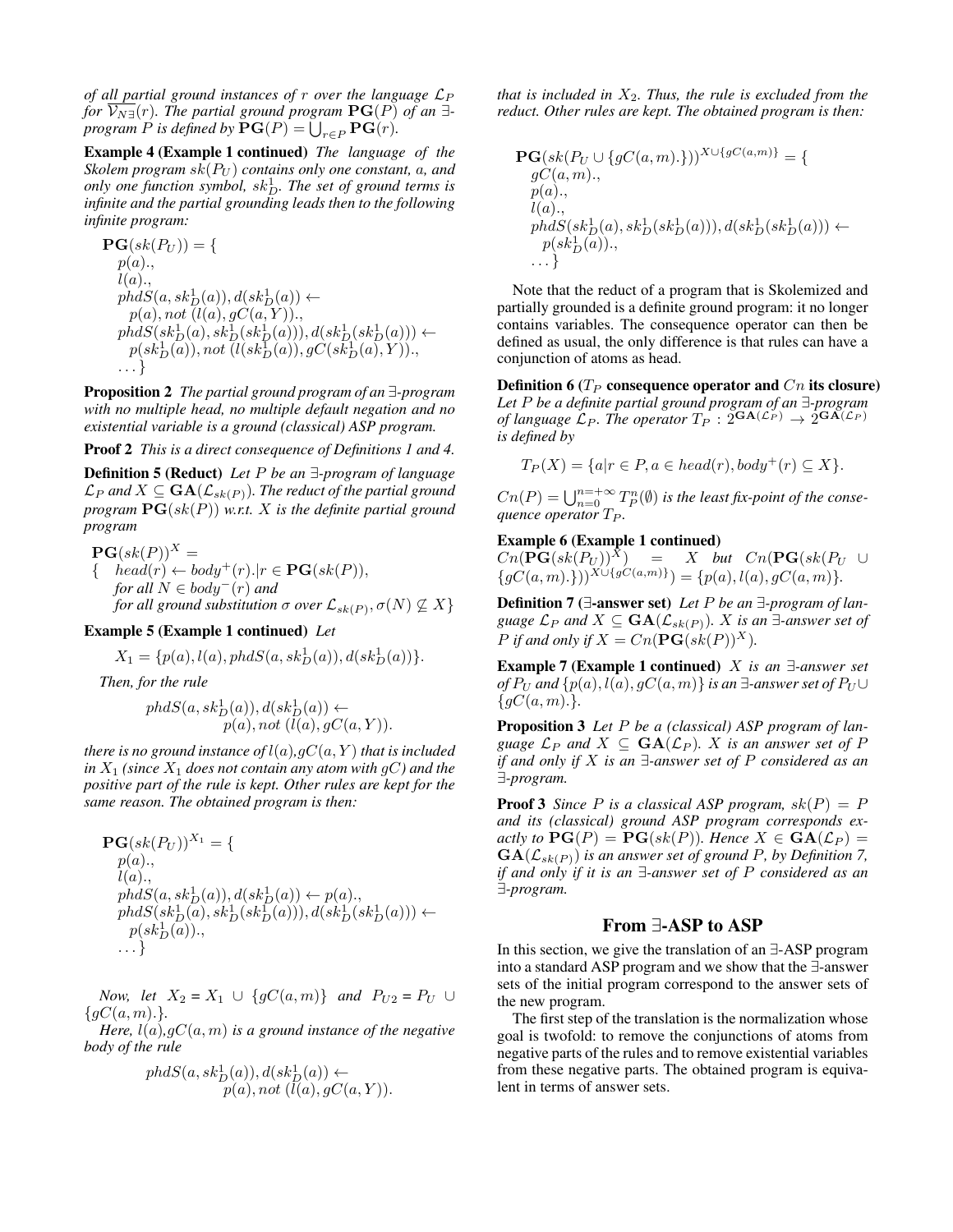**Definition 8** Let P be an  $\exists$ -program of language  $\mathcal{L}_P$ . Let r *be an*  $\exists$ -*rule of*  $P(m, s \ge 0, n, u_1, \ldots, u_s \ge 1)$ :

$$
H_1,\ldots,H_n \leftarrow
$$

$$
B_1, \ldots, B_m, not (N_1^1, \ldots, N_{u_1}^1), \ldots, not (N_1^s, \ldots, N_{u_s}^s).
$$

*with*  $H_1, \ldots, H_n, B_1, \ldots, B_m, N_1^1, \ldots, N_{u_1}^1, \ldots, N_1^s, \ldots,$  $N_{u_s}^s \in \mathbf{A}(\mathcal{L}_P)$ *. Let* N *be a set of new predicate symbols (i.e.*  $N$  ∩  $PS = ∅$ *).* 

*The* normalization *of such an* ∃*-rule is the set of* ∃*-rules*  $\mathbf{N}(r) =$ 

 $\{ H_1, \ldots, H_n \leftarrow B_1, \ldots, B_m, not N_1, \ldots, not N_s.,\}$  $N_1 \leftarrow N_1^1, \ldots, N_{u_1}^1,$ . . .  $N_s \leftarrow N_1^s, \ldots, N_{u_s}^s.$ 

*with*  $N_i$  the new atom  $p^{N_i}(X_1, \ldots, X_v)$ ,  $p^{N_i} \in \mathcal{N}$  a new *predicate symbol for every*  $N_i$  *and*  $V_v(r)$  $(N_1^i, \ldots, N_{u_i}^i)$  =  $\{X_1, \ldots, X_v\}.$ 

 $\bigcup_{r\in P} \mathbf{N}(r)$ . *The normalization of*  $P$  *is defined as*  $N(P)$ 

*Set*  $GAN(\mathcal{L}_{sk(P)})$  *is the set of Skolem ground atoms for the new predicate symbols defined as follows:*

- *if*  $a \in \mathcal{N}$  *with*  $ar(a) = 0$  *then*  $a \in \text{GAN}(\mathcal{L}_{sk(P)})$ *,*
- *if*  $p \in \mathcal{N}$  *with*  $ar(p) > 0$  *and*  $t_1, \ldots, t_n \in \mathbf{GT}(\mathcal{L}_{sk(P)})$ *then*  $p(t_1, \ldots, t_n) \in \text{GAN}(\mathcal{L}_{sk(P)})$ .

**Example 8 (Example 1 continued)** Let  $p^N$  be a new *predicate symbol. The negative part of the rule*  $r_2$ *:*  $not(l(X), gC(X, Y))$  has only one universal variable, X. It is replaced by not  $p^N(X)$  (rule  $r_2^{\dagger}$ ). And a new rule  $r_2^{\ddagger}$ *is added where*  $Y$  *that was an existential variable in*  $r_2$  *becomes a universal one in* r ‡ 2 *.*

$$
\mathbf{N}(r_2) = \{ \n r_2^{\dagger} : phdS(X, D), d(D) \leftarrow p(X), not p^N(X). \n r_2^{\dagger} : p^N(X) \leftarrow l(X), gC(X, Y). \}
$$
\nand  $\mathbf{N}(P_U) = \{r_0, r_1, r_2^{\dagger}, r_2^{\dagger}\}.$ 

The following proposition shows that normalization preserves answer sets of an ∃-program: it only adds some atoms formed with the new predicate symbols from  $N$ .

**Proposition 4** *Let* P *be an*  $\exists$ -program of language  $\mathcal{L}_P$  *and*  $X ⊆ **GA**(\mathcal{L}_{sk(P)})$ *. If* X *is an* ∃-answer set of P then there *exists*  $Y \subseteq$  **GAN**( $\mathcal{L}_{sk(P)}$ ) *such that*  $X \cup Y$  *is an* ∃*-answer set of*  $N(P)$ *. If* X *is an*  $\exists$ *-answer set of*  $N(P)$  *then*  $X \setminus$  $GAN(\mathcal{L}_{sk(P)})$  *is an* ∃-*answer set of* P.

The lemma used in the following proof shows that if the normalization is applied on only one rule  $r$  and only one part of the negative body of this rule, then the answer sets of the original program are preserved up to the added atom. If r has the following form:

$$
H_1, \ldots, H_n \leftarrow
$$
  
\n
$$
B_1, \ldots, B_m, not (N_1^1, \ldots, N_{u_1}^1), \ldots, not (N_1^s, \ldots, N_{u_s}^s).
$$

then the "partial normalization" of r for  $(N_1^s, \ldots, N_{u_s}^s)$ leads to the rules

$$
r^{\dagger} = H_1, \dots, H_n \leftarrow
$$
  
\n
$$
B_1, \dots, B_m,
$$
  
\n
$$
not (N_1^1, \dots, N_{u_1}^1), \dots, not (N_1^{s-1}, \dots, N_{u_{s-1}}^{s-1}), not N_s.
$$

and  $r^{\ddagger} = N_s \leftarrow N_1^s, \dots, N_{u_s}^s$ . A program P with the rule  $r$  and the program  $P$  where the rule  $r$  is replaced by the rules  $r^{\dagger}$  and  $r^{\dagger}$  have the same answer sets except for  $N_s$ . The proof can be constructed by induction by applying the lemma to each part of the negative body of  $r$  and, then, to each rule of the program.

Proof 4 *The proof is by induction on the following lemma: Let* P *be an*  $\exists$ -program of language  $\mathcal{L}_P$ ,  $r = (H \leftarrow$  $C, not (N_1, \ldots, N_u)$ .)  $\in \mathbf{PG}(sk(P))$ ,  $P' = \mathbf{PG}(sk(P)) \setminus$  ${r}$ ,  $r^{\dagger} = (H \leftarrow C, not \ N.) \in \mathbf{PG}(sk(\mathbf{N}(P))), R^{\ddagger} =$  $PG(N \leftarrow N_1, \ldots, N_u) \subseteq PG(sk(N(P)))$  and  $X \subseteq$  $\mathbf{GA}(\mathcal{L}_{sk(P)}).$ 

*If there exists a substitution* θ *such that*  $\{\theta(N_1), \ldots, \theta(N_u)\} \subseteq X$  then  $Cn((P' \cup \{r\})^X) = X$ *if and only if*  $Cn((P' \cup \{r^{\dagger}\} \cup R^{\ddagger})^{X \cup \{N\}}) = X \cup \{N\}.$ *If for all substitutions*  $\theta$ ,  $\{\theta(N_1), \ldots, \theta(N_u)\}$   $\subset \subset X$ *then*  $C_n((P' \cup \{r\})^X) = X$  *if and only if*  $C_n((P' \cup \{r^{\dagger}\} \cup R^{\ddagger})^X) = X.$ Let us remark that  $N \notin Cn(P^{\prime X}) \cup X$ .

- *If there exists a substitution* θ *such that*  $\{\theta(N_1), \ldots, \theta(N_u)\} \subseteq X$  then  $(P' \cup \{r\})^X = P'X =$  $(P' \cup \{r^{\dagger}\})^{X \cup \{N\}}$  then  $Cn((P' \cup \{r\})^X) = Cn(P'X)$  $and Cn((P' \cup \{r^{\dagger}\} \cup R^{\ddagger})^{X \cup \{N\}}) = Cn(P'X) \cup \{N\}.$  $Then \ \overrightarrow{Cn}((P' \cup \{r\})^X) = X \ \overrightarrow{iff} \ \overrightarrow{Cn}(P^{\prime X}) = X \ \overrightarrow{iff}$  $C_n(P^{\prime X})$   $\cup$   $\{N\}$  =  $X \cup \{N\}$  *iff*  $C_n((P^{\prime} \cup \{r^{\dagger}\})$   $\cup$  $R^{\ddagger}$ )<sup>X∪{N}</sup>) = X ∪ {N}.
- *If for all substitutions*  $\theta$ ,  $\{\theta(N_1), \ldots, \theta(N_u)\} \nsubseteq X$  *then*  $(P' \cup \{r\})^X = (P' \cup \{\tilde{H} \leftarrow C.\})^X$  and  $(P' \cup \{r^{\dagger}\} \cup$  $(R^{\ddagger})^X = (P' \cup \{H \leftarrow C.\})^X \cup R^{\ddagger}$ . Then  $Cn((P' \cup$  $\{r\})^X$ ) =  $Cn((P' \cup \{H \leftarrow C.\})^X) = Cn((P' \cup \{H \leftarrow C.\})^X)$  $(C.\})^X \cup R^{\ddagger}) = Cn((P' \cup \{r^{\dagger}\} \cup R^{\ddagger})^X)$ . Then  $Cn((P' \cup$  ${r \choose r}^X = X \text{ iff } Cn \left( (P' \cup \{r^{\dagger}\} \cup R^{\ddagger})^X \right) = X.$

**Example 9 (Example 1 continued)** *Program*  $P_U$ , after *normalization, is Skolemized and grounded. After normalization and Skolemization, the program no longer contains existential variables. Thus, after grounding, it does not contain any more variables.*

$$
\begin{aligned} &\mathbf{PG}(sk(\mathbf{N}(P_U))) = \{ \\ & p(a), \\ & l(a), \\ & phdS(a, sk_D^1(a)), d(sk_D^1(a)) \leftarrow p(a), not p^N(a). \\ & p^N(a) \leftarrow l(a), gC(a, a), \\ & p^N(a) \leftarrow l(a), gC(a, sk_D^1(a)), \\ & \dots, \\ & phdS(sk_D^1(a), sk_D^1(sk_D^1(a))), d(sk_D^1(sk_D^1(a))) \leftarrow \\ & p(sk_D^1(a)), not p^N(sk_D^1(a)), \\ & p^N(sk_D^1(a)) \leftarrow l(sk_D^1(a)), gC(sk_D^1(a), a), \\ & p^N(sk_D^1(a)) \leftarrow l(sk_D^1(a)), gC(sk_D^1(a), sk_D^1(a)), \\ & \dots \} \end{aligned}
$$

The following proposition shows that Skolemization and grounding preserve answer sets of a normalized ∃-program.

Proposition 5 *Let* P *be a normalized* ∃*-program of language*  $\mathcal{L}_P$  *and*  $X \subseteq \textbf{GA}(\mathcal{L}_{sk(P)})$ *.* X *is an* ∃*-answer set of* P *if and only if* X *is an*  $\exists$ -*answer set of*  $\text{PG}(sk(P))$ *.*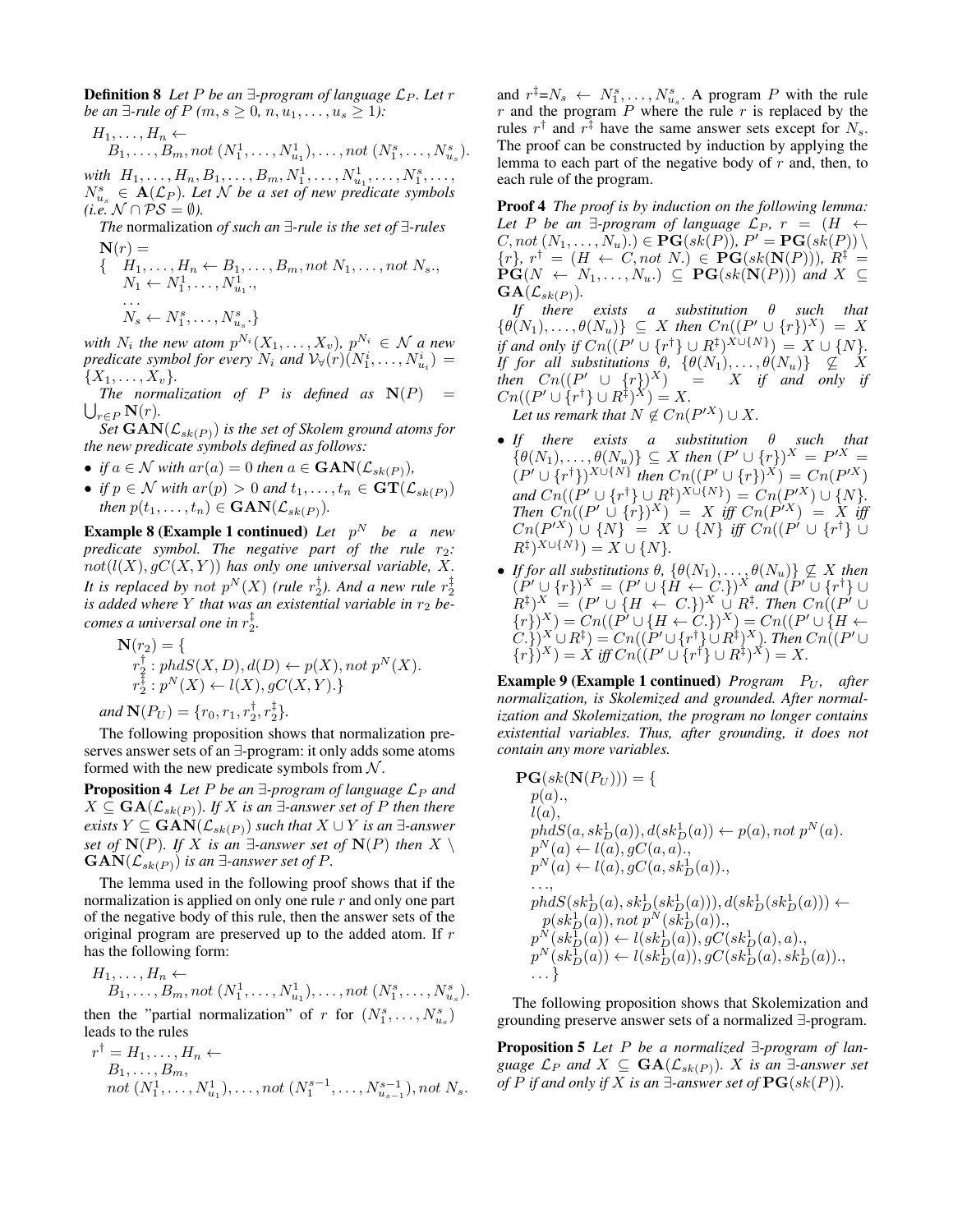**Proof 5** *Since for all*  $r \in \mathbf{PG}(sk(P)), \mathcal{V}_{N\exists}(r) = \emptyset$  *(since r is normalized),*  $\overline{\mathcal{V}_{N}^{\exists}}(r) = \mathcal{V}(r)$  *and*  $\mathcal{V}_{H}^{\exists}(r) = \emptyset$  *(since* r *is Skolemized*) then  $\textbf{PG}(sk(P)) = sk(\textbf{PG}(sk(P))) =$  $PG(sk(PG(sk(P))))$ .

*By Definition 7, X is an*  $\exists$ -answer set of P *iff* X =  $Cn(\mathbf{PG}(sk(P))^X)$  *iff*  $X = Cn(\mathbf{PG}(sk(\mathbf{PG}(sk(P))))^X)$ *iff X is an* ∃-*answer set of*  $\textbf{PG}(sk(P))$ *.* 

Once an ∃-program is normalized and Skolemized, the only non-standard parts that remain are the conjunctions of atoms in rule heads. The last step of the translation is the expansion where we remove the sets of atoms in each head while keeping the link between the existential variables. It simply consists to duplicate a rule as many time as the rule contains atoms in its head, each new rule having only one of these atoms in its head. Preceding Skolemization allows to preserve the links between the existential variables of the head. The obtained program is equivalent in terms of answer sets.

Definition 9 *Let* P *be a ground Skolemized normalized program and*  $r \in P$  *(m, s \iii)* 0*, n > 0):* 

$$
H_1,\ldots,H_n \leftarrow B_1,\ldots,B_m, not\ N_1,\ldots,not\ N_s.
$$

*with*  $H_1, \ldots, H_n, B_1, \ldots, B_m, N_1, \ldots, N_s \in \mathbf{GA}(\mathcal{L}_P)$ *. The* expansion *of such a rule is the set defined by:*

$$
\begin{aligned} \mathbf{Exp}(r) &= \\ \{ \quad H_1 \leftarrow B_1, \dots, B_m, \text{not } N_1, \dots, \text{not } N_s, \\ \dots \\ H_n \leftarrow B_1, \dots, B_m, \text{not } N_1, \dots, \text{not } N_s. \} \end{aligned}
$$

 $\bigcup_{r\in P}\mathrm{Exp}(r).$ *The expansion of*  $P$  *is defined as*  $\text{Exp}(P)$ 

Example 10 (Example 1 continued) *The following rule of the program from Example 9:*

 $phdS(a, sk_D^1(a)), d(sk_D^1(a)) \leftarrow p(a), not p^N(a).$  *is splitted into the two rules:*

 $phdS(a, sk_D^1(a)) \leftarrow p(a), not p^N(a).$  and  $d(sk_D^1(a)) \leftarrow p(a), not p^N(a).$ 

*The same treatment is applied to the other rules with both predicates* phdS *and* d *in the head.*

*The following program is obtained:*

$$
\begin{array}{l} \mathbf{Exp}(\mathbf{PG}(sk(\mathbf{N}(P_U))))=\{ \\ p(a),\\ l(a),\\ l(a),\\ phdS(a, sk_D^1(a)) \leftarrow p(a), not\ p^N(a),\\ d(sk_D^1(a)) \leftarrow p(a), not\ p^N(a),\\ p^N(a) \leftarrow l(a), gC(a, a),\\ p^N(a) \leftarrow l(a), gC(a, sk_D^1(a)),\\ \dots,\\ phdS(sk_D^1(a), sk_D^1(sh_D^1(a))) \leftarrow\\ p(sk_D^1(a)), not\ p^N(sk_D^1(a)),\\ d(sk_D^1(sk_D^1(a))) \leftarrow p(sk_D^1(a)), not\ p^N(sk_D^1(a)),\\ p^N(sk_D^1(a)) \leftarrow l(sk_D^1(a)), gC(sk_D^1(a), a),\\ p^N(sk_D^1(a)) \leftarrow l(sk_D^1(a)), gC(sk_D^1(a), sk(a)),\\ \dots \} \end{array}
$$

Proposition 6 *Let* P *be a ground Skolemized normalized*  $\exists$ -program of language  $\mathcal{L}_P$  and  $X \subseteq \mathbf{GA}(\mathcal{L}_P)$ . X is an ∃*-answer set of* P *if and only if* X *is an* ∃*-answer set of*  $\mathbf{Exp}(P)$ .

Proof 6 *The only difference is on the computation of the fixpoint of (classical)*  $T_P$  *operator and new*  $T_P$  *operator defined in Definition 6 and clearly enough fix-point are identical since* P *is ground.*

**Proposition 7** *Let P be an* ∃*-program.* Exp(PG(sk(N(P)))) *is an (ground classical) ASP program.*

Proof 7 *This proposition is a direct consequence of Definitions 3, 4, 8, 9 and Proposition 2.*

The last proposition establishes equivalence, up to new atoms introduced by normalization, between ∃-answer sets of an ∃-program and classical answer sets of the program after normalization, Skolemization and expansion.

**Proposition 8** Let P be an  $\exists$ -program of language  $\mathcal{L}_P$  and  $X$  ⊆ **GA**( $\mathcal{L}_{sk(P)}$ )*.* If X is an ∃-answer set of P then *there exists*  $Y \subseteq GAM(\mathcal{L}_{sk(P)})$  *such that*  $X \cup Y$  *is a (classical) answer set of*  $\text{Exp}(\widehat{\text{PG}}(sk(\textbf{N}(P))))$ *. If* X is *a (classical) answer set of* Exp(PG(sk(N(P))))*, then*  $X \setminus \textbf{GAN}(\mathcal{L}_{sk(P)})$  *is an* ∃*-answer set of*  $P$ *.* 

**Proof 8** Let P be an  $\exists$ -program and  $X \subseteq \textbf{GA}(\mathcal{L}_{sk(P)})$ .

- *if* X *is an* ∃*-answer set of* P *then, by proposition 4, there exists*  $Y \subseteq \text{GAN}(\mathcal{L}_{sk(P)})$  *such that*  $X \cup Y$  *is an* ∃-*answer set of*  $N(P)$ *. By proposition 5,*  $X ∪ Y$  *is an* ∃-*answer set of*  $PG(sk(N(P)))$ *. By proposition 6, X* ∪ *Y is an* ∃-*answer set of*  $\text{Exp}(PG(sk(N(P))))$ *. By propositions 3 and 7,* X ∪ Y *is an answer set of*  $Exp(PG(sk(N(P))))$ .
- *If* X is a (classical) answer set of  $\text{Exp}(PG(sk(N(P))))$ *then, by propositions 3 and 7,* X *is an* ∃*-answer set of* Exp(PG(sk(N(P))))*. By proposition 6,* X *is an* ∃*-answer set of* PG(sk(N(P)))*. By proposition 5,* X *is an*  $\exists$ -answer set of  $N(P)$ *. By proposition 4, X*  $\setminus$  $GAN(\mathcal{L}_{sk(P)})$  *is an* ∃-*answer set of* P.

### **Conclusion**

This paper is a first step of formalisation of ASP allowing the use of existential variables. It is well suited to integrate ontologies and rules in a unique formalism.

From a practical point of view, the proposed translation from ∃-ASP to ASP allows us to use any solver. But let us note that we have implemented this translation as a frontend of the solver ASPeRiX which uses on-the-fly grounding (Lefèvre et al. 2015). This should help, in the future, for dealing with variables in a more efficient way.

An in-depth comparison with other formalisms remains to be done. One of the closest work is (Baget et al. 2014b) dealing with existential rules extended with non monotonic negation. In this work, existential variables are only allowed in the rule heads, not in the negative bodies. ASPeRiX semantics (defined via a notion of computation inspired from (Liu et al. 2010)) is adapted for defining different chases